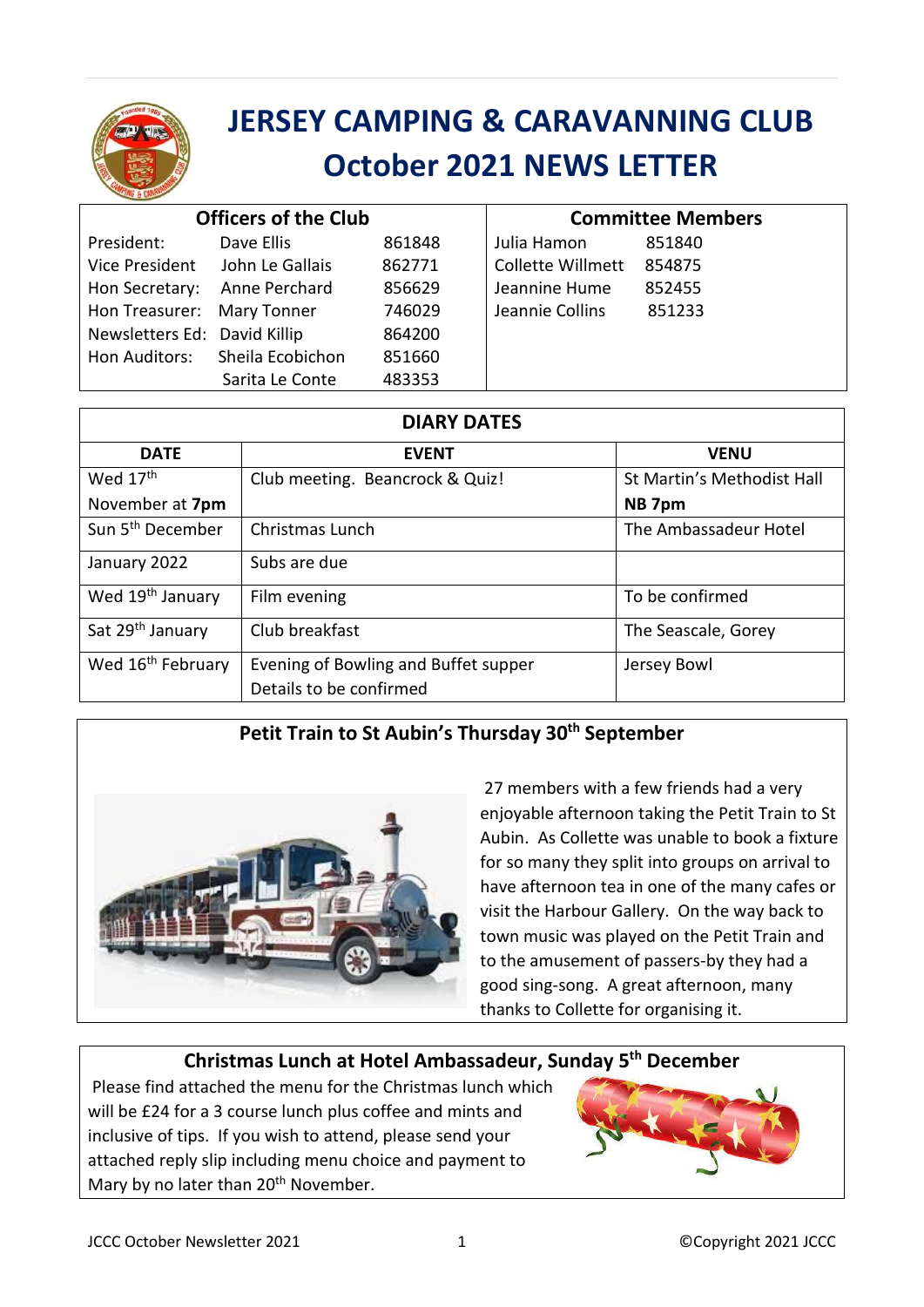## **October Meeting with guest speaker Malcolm Ferey**



On a very stormy night with winds gusting 78 mph 16 members braved the weather to listen to Malcolm Ferey who spoke at the St Martins Methodist Hall about his time as head of Citizens Advice and now at Headway. Whist the subject might not have appealed to everyone it certainly was very interesting and raised many questions from those who attended. Following the talk coffee and tea with biscuits were served

## **November Meeting Wednesday 17th at St Martins Methodist Hall 7pm**

Traditional Jersey Beancrock and a deserts will be served after which there will be a quiz with a prize or two for the winners. This will be free but you will need to take along your own cutlery and crockery including a glass for a soft drink and a cup for a coffee or tea.

If you wish to attend you must let Anne know by the  $10<sup>th</sup>$  November latest for us to prepare for the catering. Tel Anne: 856629 or email [robin.perchard@gmail.com](mailto:robin.perchard@gmail.com)

#### **Autumn gathering at Domaine du Logis**

Blessed with glorious weather 20 members got together for an informal gathering at the Domain du Logis in early September. Together with some past members who came from their statics elsewhere enjoyed what was described as an excellent last supper (as it was the last meal served before the campsite closed.





## **Film Evening – Details to be follow**

John Williams will be presenting another of his highly professional film clips from past club events and no doubt some rather humerous clips he has.

### **Club Breakfast Saturday 29th January at the Seascale, Gorey 9.30 – 10.00am** The very popular club breakfast will once again be at the Seascale on Saturday 29<sup>th</sup> January. Please let Glenda know by 20<sup>th</sup> January if you wish to attend. The restaurant is always very busy

and needs to know numbers to lay up an area for us. As normal you choose and pay for what you want on the day.

Email glenda: [glendave@gmail.com](mailto:glendave@gmail.com) or phone 864200

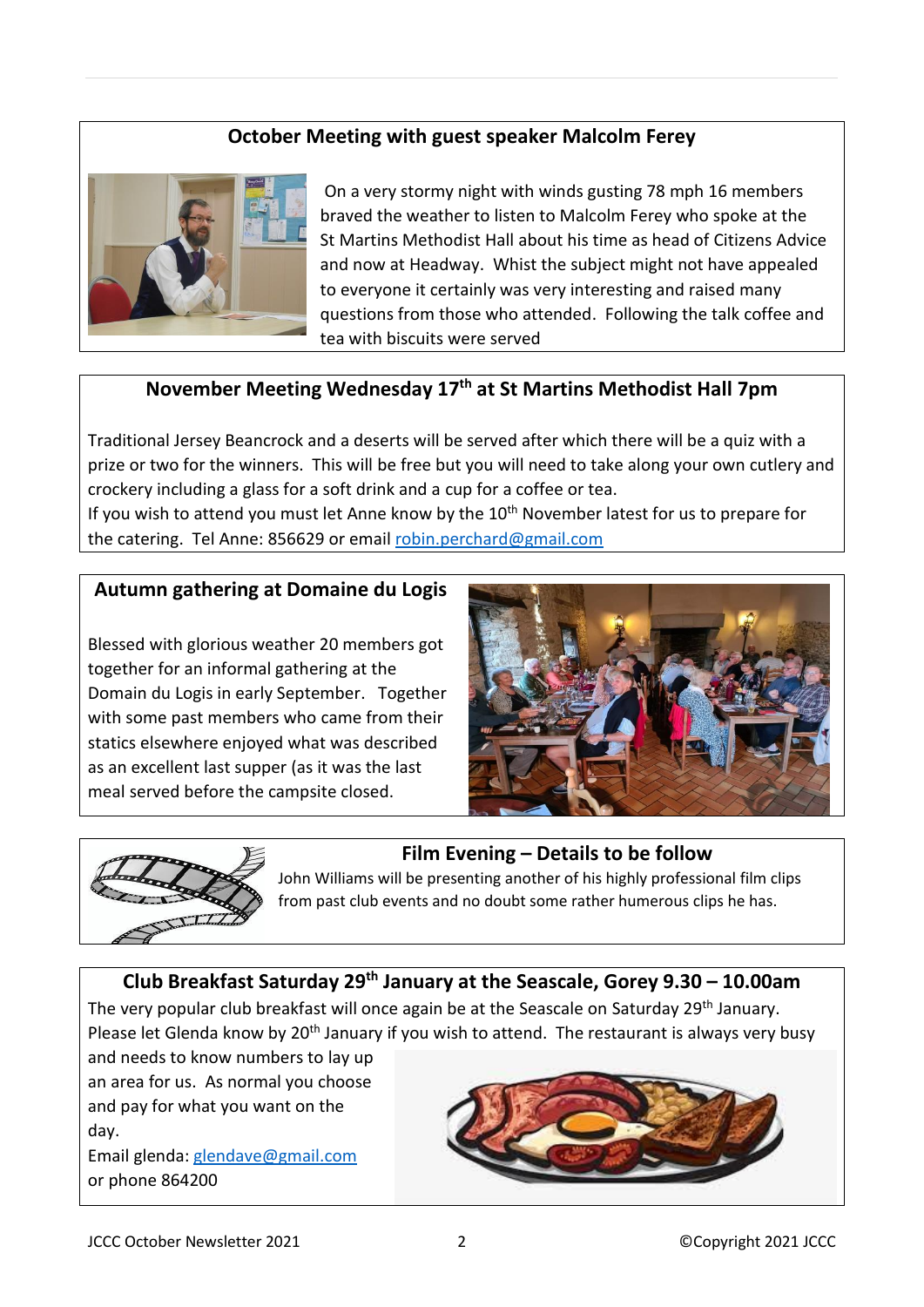#### **Club Subs**

After a year when we have not had to pay any club subs it was agreed at a recent committee meeting that the club subs will remain unchanged at £18 per person and £36 per couple These are due in January and must be paid no later than the AGM in April. Failure to pay by then will mean you can not vote at the AGM and you will have to repay the joining fee.

-------------------------------------

## **Reply Slip for Payment of Annual Subscription £36.00 per couple or £18.00 per person**

 $Name(s)$ 

Enclosed a cheque for  $\pounds$  made payable to the JCCC

Please return to Mary Tonner 3 St Mary's Village, La Route de Ste Marie, St Mary, JE3 3BQ or email Mary: [mary.tonner@icloud.com](mailto:mary.tonner@icloud.com)

Alternatively, you can pay by bank transfer to the JCCC account 04224231 sort code 30-94-61 quoting Subs and your name.

# **Reply slip for the Christmas lunch at the Hotel Ambassadeur Sunday 5 th December at 12.00**

I/ We Name(s) \_\_\_\_\_\_\_\_\_\_\_\_\_\_\_\_\_\_\_\_\_\_\_\_\_\_\_\_\_\_\_\_ wish to attend the Christmas lunch

Enclosed a cheque for £ \_\_\_\_\_\_\_\_\_ made payable to the JCCC

Please return to Mary Tonner: 3 St Mary's Village, La Route de Ste Marie, St Mary, JE3 3BQ or email Mary: [mary.tonner@icloud.com](mailto:mary.tonner@icloud.com) by no later than 20<sup>th</sup> November along with your menu choice(s)

Alternatively, you can pay by bank transfer to the JCCC account 04224231 sort code 30-94-61 quoting Christmas and your name.